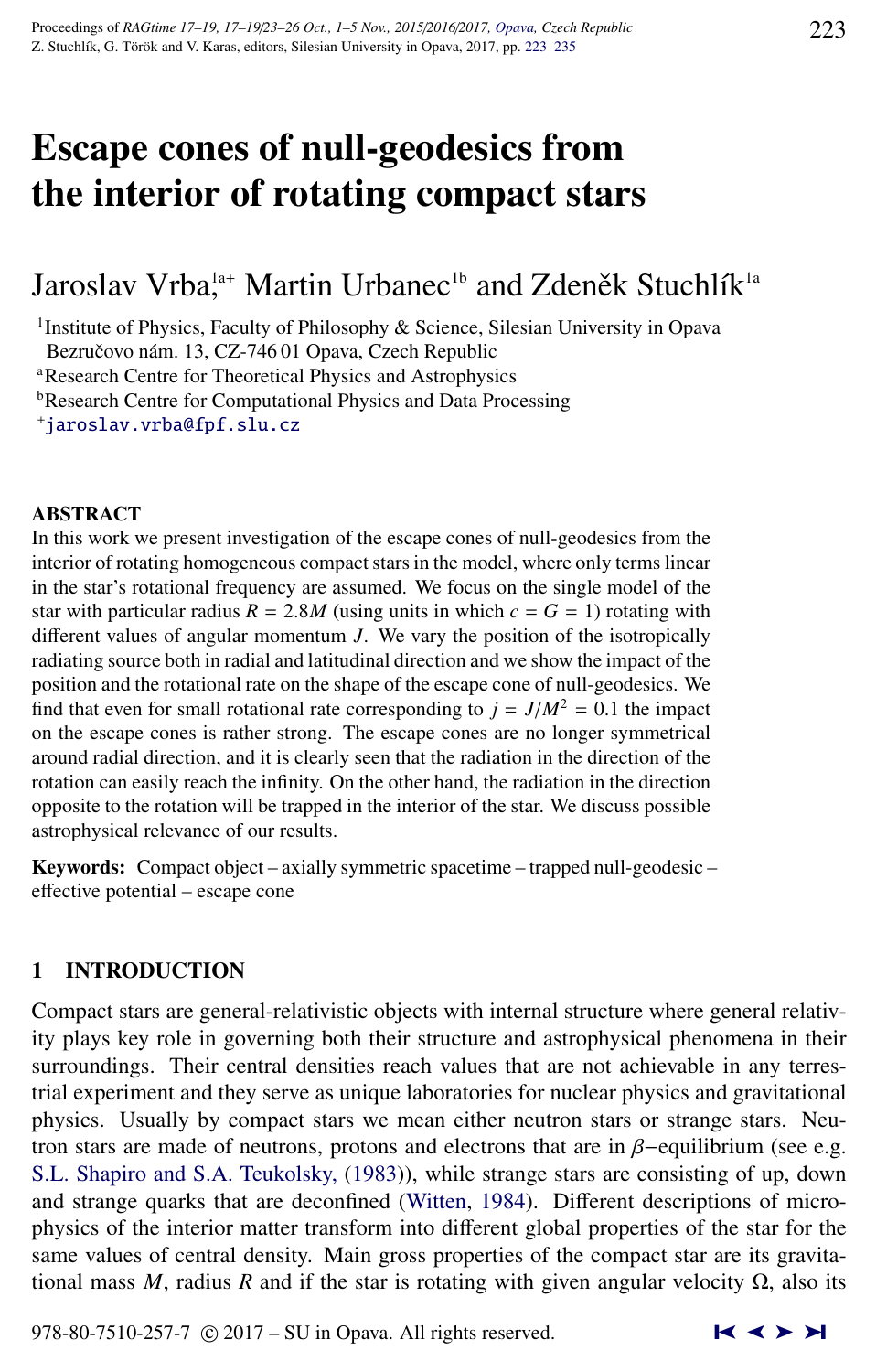angular momentum  $J$  and quadrupole moment  $Q$  (see e.g. [Urbanec et al.](#page-12-0) [\(2013\)](#page-12-0) for impact of equation of state on the gross properties of the compact star).

Null-geodesics and their trapping have been investigated in various contexts in many previous works [\(Abramowicz et al.,](#page-11-0) [1997;](#page-11-0) Stuchlík et al., [2009,](#page-12-0) [2011,](#page-12-0) [2012;](#page-12-0) Novotný et al.,  $2017$ ; Völkel and Kokkotas,  $2017$ ). In the non-rotating case, the null-geodesics can be trapped in the interior of the star if the star's radius *R* is bellow the position of circular photon orbit, i.e. if  $R < 3M<sup>1</sup>$ . However, most of the models of neutron stars calculated<br>using realistic equations of state are having radius  $R > 3M$  (see e.g. Figure 1 in Urbanec using realistic equations of state are having radius  $R > 3M$  (see e.g. Figure 1 in [Urbanec](#page-12-0) [et al.](#page-12-0) [\(2013\)](#page-12-0)). Rotation of the compact star is going to affect external space-time and therefore the position of the photon orbit.

Within this work we are going to focus on the very simple model, where the star is homogeneous with constant energy-density  $\rho$  and the rotation is taken as a perturbation of spherically symmetric Schwarzschild metric. We are going to keep the terms that are linear in the star's angular velocity  $\Omega$  only. This is the same approach as the linearization of the Hartle-Thorne model [\(Hartle and Thorne,](#page-11-0) [1968\)](#page-11-0). We first study the effective potential inside and close-to compact object for star with  $R = 2.8M$  to demonstrate the impact of rotation. Later we use the concept of the escape cones introduced in [Schee et al.](#page-12-0) [\(2005\)](#page-12-0); Stuchlík and Schee [\(2010\)](#page-12-0) to demonstrate directions of the null-geodesics that are trapped by the gravity of a compact object.

Relevance of this research has increased after the first detection of gravitational-wave signal from merging neutron stars [\(Abbott et al.,](#page-11-0) [2017b\)](#page-11-0) that has been observed with its optical counterparts [\(Abbott et al.,](#page-11-0) [2017a,c\)](#page-11-0). Both gravitational-waves and electromagneticwaves are moving along null geodesics and if the neutron star is formed after the coalescence, it may be very heavy and may rotate very rapidly. Combination of high mass and high rotational rate will lead to the existence of counter-rotating circular photon orbit in the exterior space-time of the compact star causing part of the geodesics (and therefore gravitational waves) to be trapped in the interior of the compact star.

The paper is organized as follows. In Section 2, we focus on the spherically symmetric case. We present effective potential and the trapping of null-geodesics in the similar way as in Stuchlík et al. [\(2009\)](#page-12-0), and we introduce escape cones in Section 2 as well. In Section 3 we investigate the influence of rotation on possible trapping of null-geodesics using both the profiles of effective potential and the escape cones. Section 4 contains our conclusions.

#### 2 SPHERICALLY SYMMETRIC SPACETIME

In this section we recap main concepts of Stuchlík et al. [\(2009\)](#page-12-0) and we introduce the escape cones of null-geodesics in this context. This work deals with model of the homogeneous compact star.

We are interested in the toy model to be able to perform most of the calculations analytically and to use it in the future as a testbed for more advanced calculations.

We are using units in which  $c = G = 1$  thorough this paper.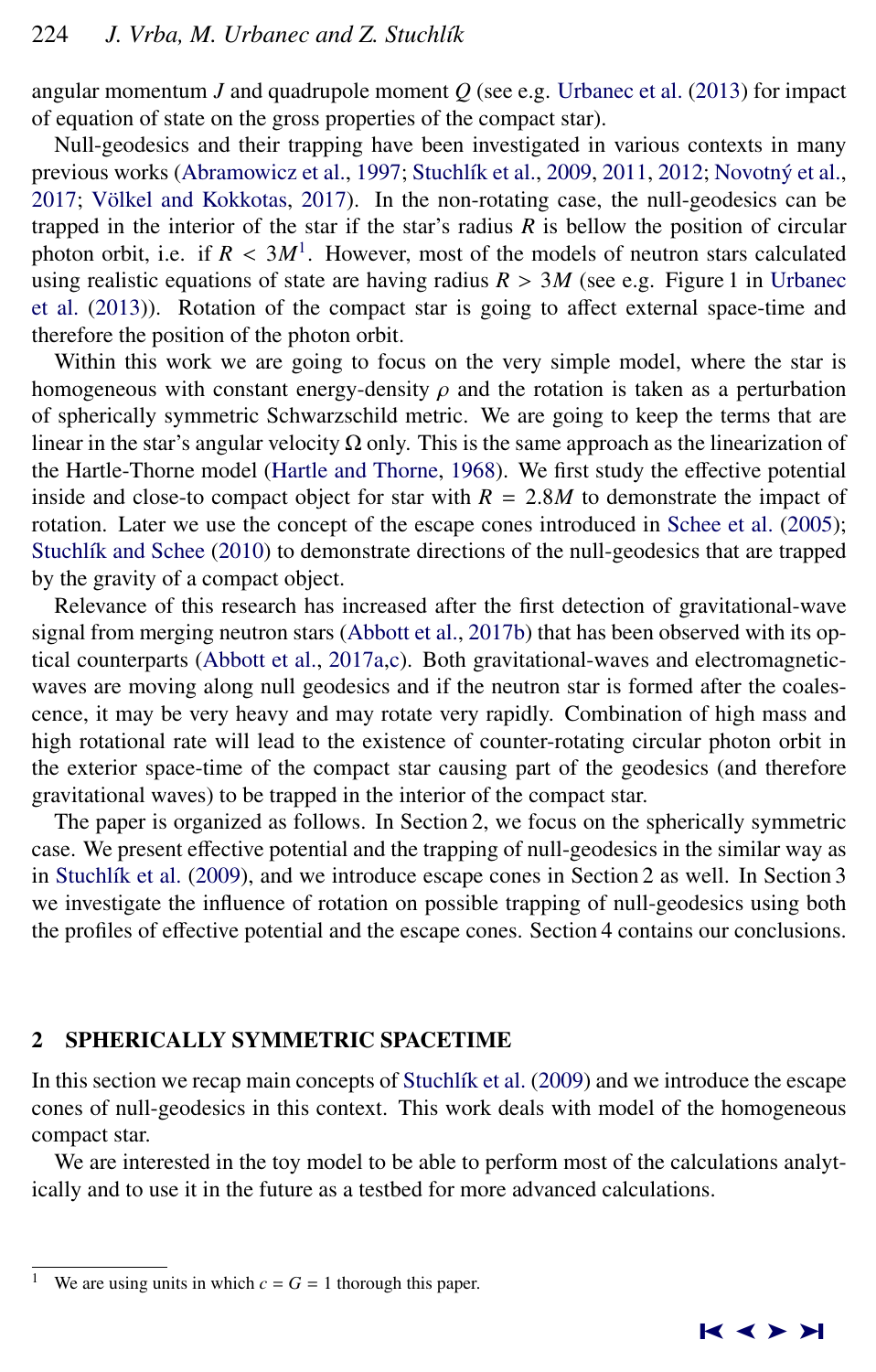<span id="page-2-0"></span>Line element of spherically symmetric space-time can be written in spherical coordinates as [\(Schwarzschild,](#page-12-0) [1999\)](#page-12-0)

$$
ds^{2} = -e^{2\Phi(r)}dt^{2} + e^{2\Psi(r)}dr^{2} + r^{2}(d\theta^{2} + \sin^{2}\theta d\phi^{2}).
$$
\n(1)

Assuming constant energy-density  $\rho$ , we can write the metric coefficients in the form

$$
(-g_{tt})^{1/2} = e^{\Phi} = \frac{3}{2}Y_1 - \frac{1}{2}Y(r), \qquad (g_{rr})^{1/2} = e^{\Psi} = \frac{1}{Y(r)},
$$
\n(2)

where

$$
Y(r) = \sqrt{1 - \frac{r^2}{a^2}}, \qquad Y_1 = Y(R) = \sqrt{1 - \frac{R^2}{a^2}},
$$
\n(3)

$$
\frac{1}{a^2} = \frac{3}{8}\pi\rho = \frac{2M}{R^3},\tag{4}
$$

and *M* and *R* are the mass and the radius of the compact star.

It is convenient to use the tetrad formalism. We can rewrite Equations  $(1)-(4)$  as

$$
ds^{2} = [\omega^{(t)}]^{2} + [\omega^{(r)}]^{2} + [\omega^{(\theta)}]^{2} + [\omega^{(\phi)}]^{2},
$$
\n(5)

where

$$
\omega^{(t)} = e^{\Phi} dt, \quad \omega^{(r)} = e^{\Psi} dr, \quad \omega^{(\theta)} = r d\theta, \quad \omega^{(\phi)} = r \sin \theta d\phi. \tag{6}
$$

Relations between vectors and co-vectors are written as

$$
\omega_{\mu}^{(\alpha)} e_{(\beta)}^{\mu} = \delta_{(\beta)}^{(\alpha)} \quad \text{and} \quad e_{(\alpha)}^{\mu} \omega_{\nu}^{(\alpha)} = \delta_{\nu}^{\mu}.
$$

We use this formalism to project 4-momentum of the mass-less particle  $k^{\mu}$  to the local frame as  $k^{(\alpha)} = k^{\mu} \omega_{\mu}^{(\alpha)}$ ,  $k_{(\alpha)} = k_{\mu} e_{(\alpha)}^{\mu}$ .

# 2.1 Effective potential

The motion along null-geodesics is described by the equation of motion

$$
\frac{\mathrm{D}k^{\mu}}{\mathrm{d}\tau} = 0 \quad \text{and} \quad k_{\mu}k^{\mu} = 0, \tag{8}
$$

where  $\tau$  is the proper time. We can find two Killing fields ( $\frac{\partial}{\partial t}$  and  $\frac{\partial}{\partial \phi}$ ) and relate them to the constants of motion  $F$  and  $I$  as the constants of motion *E* and *L* as

$$
k_t = -E \quad \text{and} \quad k_\phi = L. \tag{9}
$$

In the spherically symmetric case, the motion takes place in a single plane that can be identified with the equatorial one and we can therefore set  $\theta = \pi/2$  and  $k^{\theta} = 0$ . Combining (8) and (9) we then get (8) and (9) we then get

$$
(k^{r})^{2} = \frac{1}{g_{tt}g_{rr}}E^{2}\left(1 - g_{tt}\frac{\lambda^{2}}{r^{2}}\right),
$$
\n(10)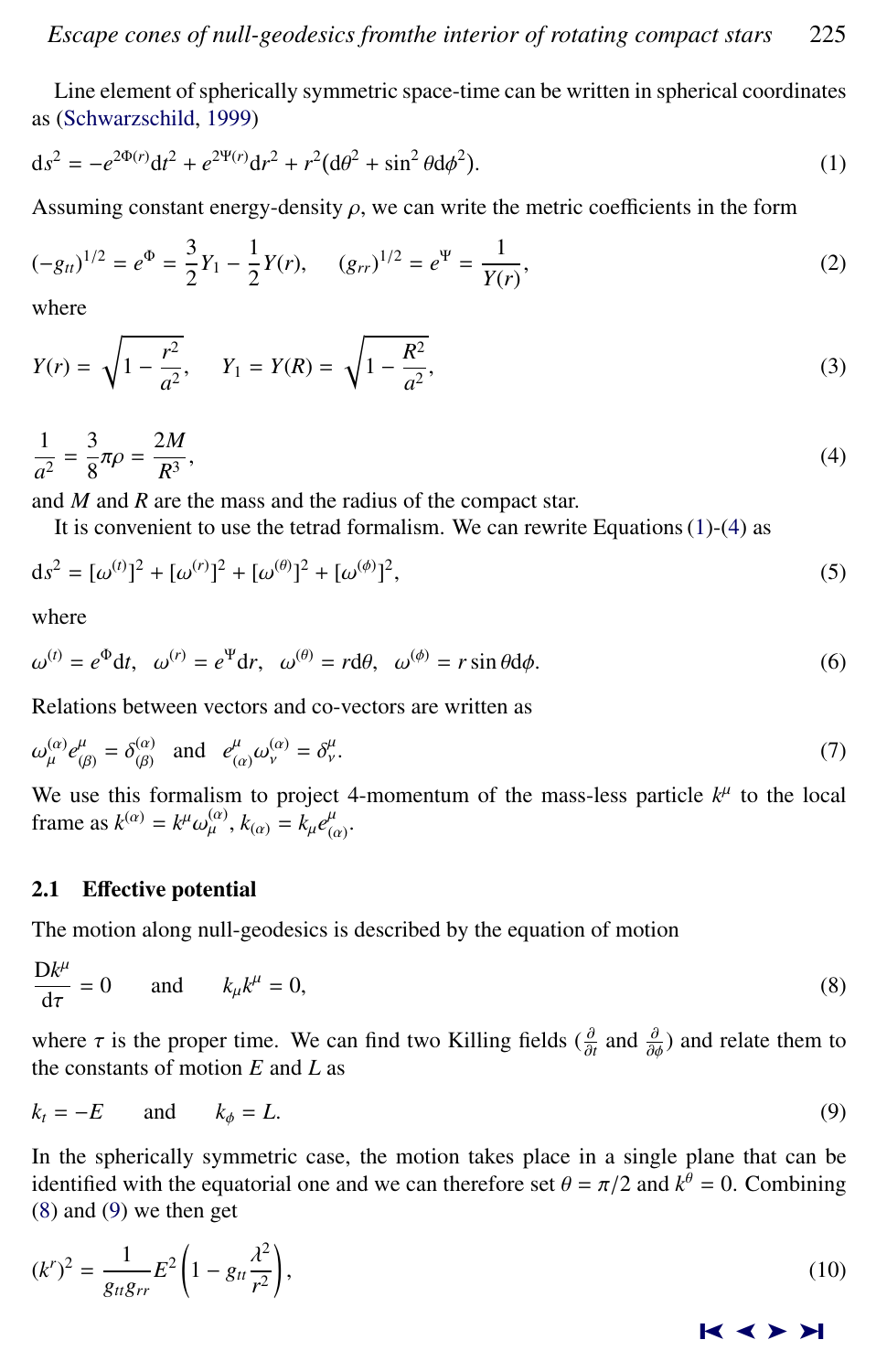<span id="page-3-0"></span>where we introduced the impact parameter  $\lambda = L/E$ . The term in the brackets in the formula above needs to non-negative and this condition can be written as

$$
\lambda^2 \le V_{\text{eff}} = -\frac{r^2}{g_{tt}},\tag{11}
$$

where we have defined the effective potential  $V_{\text{eff}}$ .

The effective potential for the star with  $R/M = 2.8$  is plotted in Figure 1. On the right panel of Figure 1 we see that there can be distinguished two kinds of trapping that are visualized by darker and lighter areas. If the null geodesic is described by the impact parameter  $\lambda > \lambda_{\text{crit}} = \sqrt{V_{\text{eff}}(r = 3M)}$  the geodesic will be trapped under the circular photon orbit  $r_{\text{eff}} = 3M$ , the particle moving along it will leave the star, bit the potential barrier and orbit  $r_{ph} = 3M$ , the particle moving along it will leave the star, hit the potential barrier and will be reflected back and will enter the star later (lighter area of right panel of Figure 1). If will be reflected back and will enter the star later (fighter area of right panel of rigure 1). If<br>the  $\lambda > \sqrt{V_{\text{eff}}(r = R)}$  the geodesic will stay in the interior of the star permanently (darker<br>area of right panel of Fig area of right panel of Figure 1). We also see that if the particle is radiated from the radius  $r < r<sub>b</sub>$  there is no potential barrier for it and it will escape to the infinity. Therefore we see that the trapping of geodesics take place only in limited area of the star and that only limited part of the mass-less particles radiated from this are will be trapped. For the purpose of this work we will distinguish only between geodesics that are trapped and geodesics that can reach the infinity. A more detailed discussion of trapped areas can be found in Stuchlík [et al.](#page-12-0) [\(2009\)](#page-12-0).



**Figure 1.** Effective potential of star with  $R/M = 2.8$ . Schematic depiction of the trapped area (right). See text for details.

#### 2.2 Escape cones

Escape cones has been presented e.g. in [Schee et al.](#page-12-0) [\(2005\)](#page-12-0); Stuchlík and Schee [\(2010\)](#page-12-0) and we are going to use similar approach here. Four-momentum of mass-less particles radiated from given position in the compact star can be written using directional angles (see Figure [2\)](#page-4-0)

| $k^{(t)} = -k_{(t)} = 1$ ,                               | (12) |
|----------------------------------------------------------|------|
| $k^{(r)} = k_{(r)} = \cos \alpha,$                       | (13) |
| $k^{(\theta)} = k_{(\theta)} = \sin \alpha \cos \beta$ , | (14) |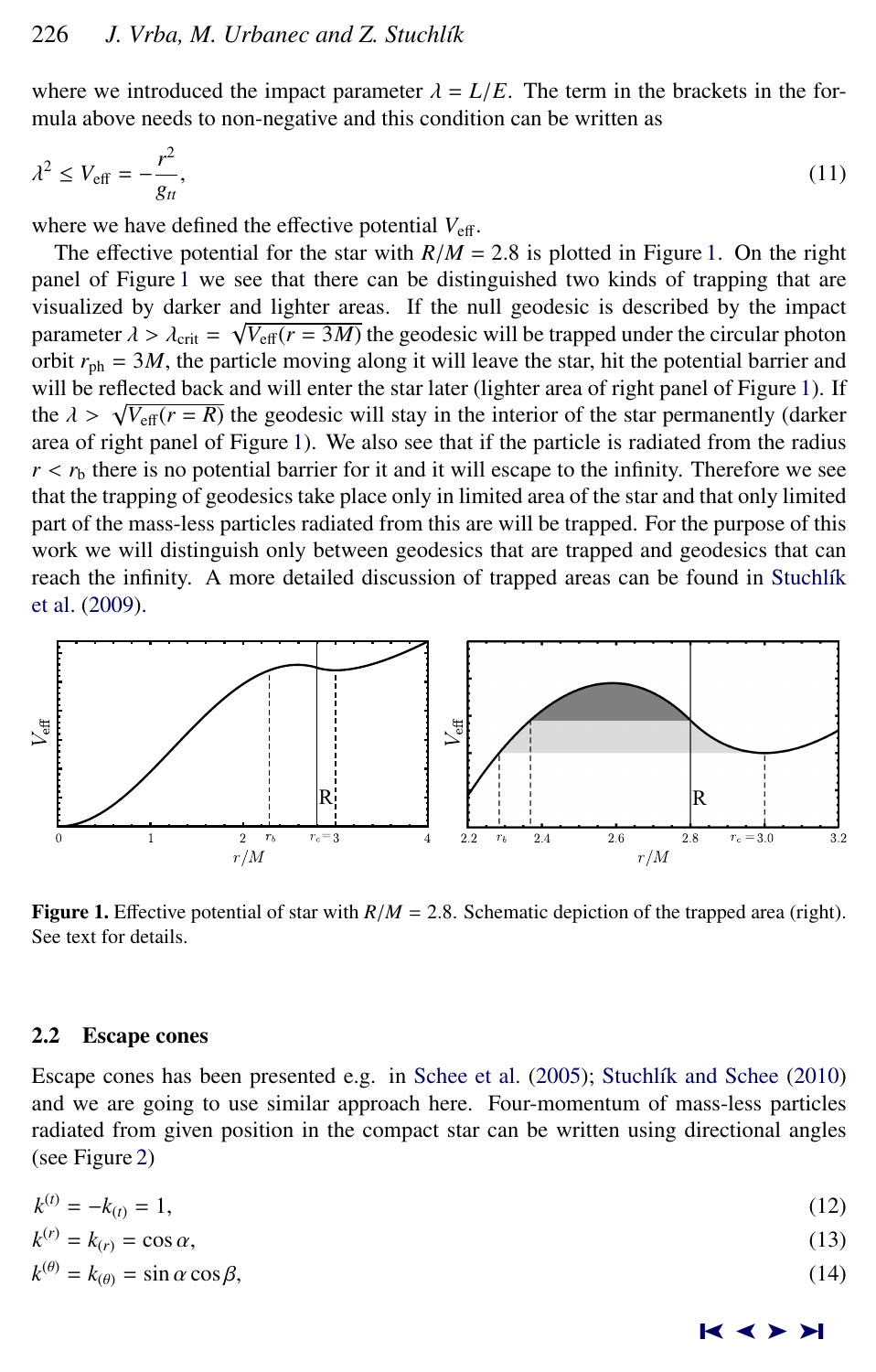<span id="page-4-0"></span>
$$
k^{(\phi)} = k_{(\phi)} = \sin \alpha \sin \beta = \cos \gamma. \tag{15}
$$

We can see that two angles are sufficient to determine the direction of the null-geodesic at the radiation point.



Figure 2. The definition of directional angles of null-geodesic radiated from the point with coordinates  $r_0$ ,  $\theta_0$ .

Now let us say we have a point emitter which emits mass-less particles that are moving along null-geodesics. The escape cone determines directions of null-geodesics which can travel to infinity. Complementary directions correspond to null-geodesics that are trapped by the gravitational field. These directions are described by angles  $[\alpha, \beta]$ , defined in Figure 2 and they may be plotted to a polar graph of escape cone where  $\alpha$  is the 'radial' coordinate  $(\alpha \in (0, \pi))$  and β is the 'polar' coordinate  $(\beta \in (0, 2\pi))$ . The position of the emitter is determined by  $[r_0, \theta_0]$ . For instance, if we sit at any *r* in the equatorial plane, i.e.,  $[r_0, \pi/2]$ the direction (a)  $[\alpha, \beta] = [0, \text{whatever}]$ , points radially to infinity, (b)  $[\alpha, \beta] = [\pi, \text{whatever}]$ , points directly to the center and (c)  $[\alpha, \beta] = [\pi/2, \pi/2]$ , points perpendicularly to the radial direction in the equatorial plane in direction of the rotation (if the star would be rotating).

The typical escape cone for non-rotating objects is shown in Figure [3.](#page-5-0) This particular one has been constructed in the equatorial plane and at the radial coordinate *r* corresponding to the position of the maxima of the effective potential. We see that dark are that is corresponding to the trapped geodesics is symmetrical around  $\alpha = \pi/2$  that is corresponding to the radiation in the direction perpendicular to the radial direction and we also see, that there is no dependency on the angle  $\beta$  being given by the spherically symmetric space-time.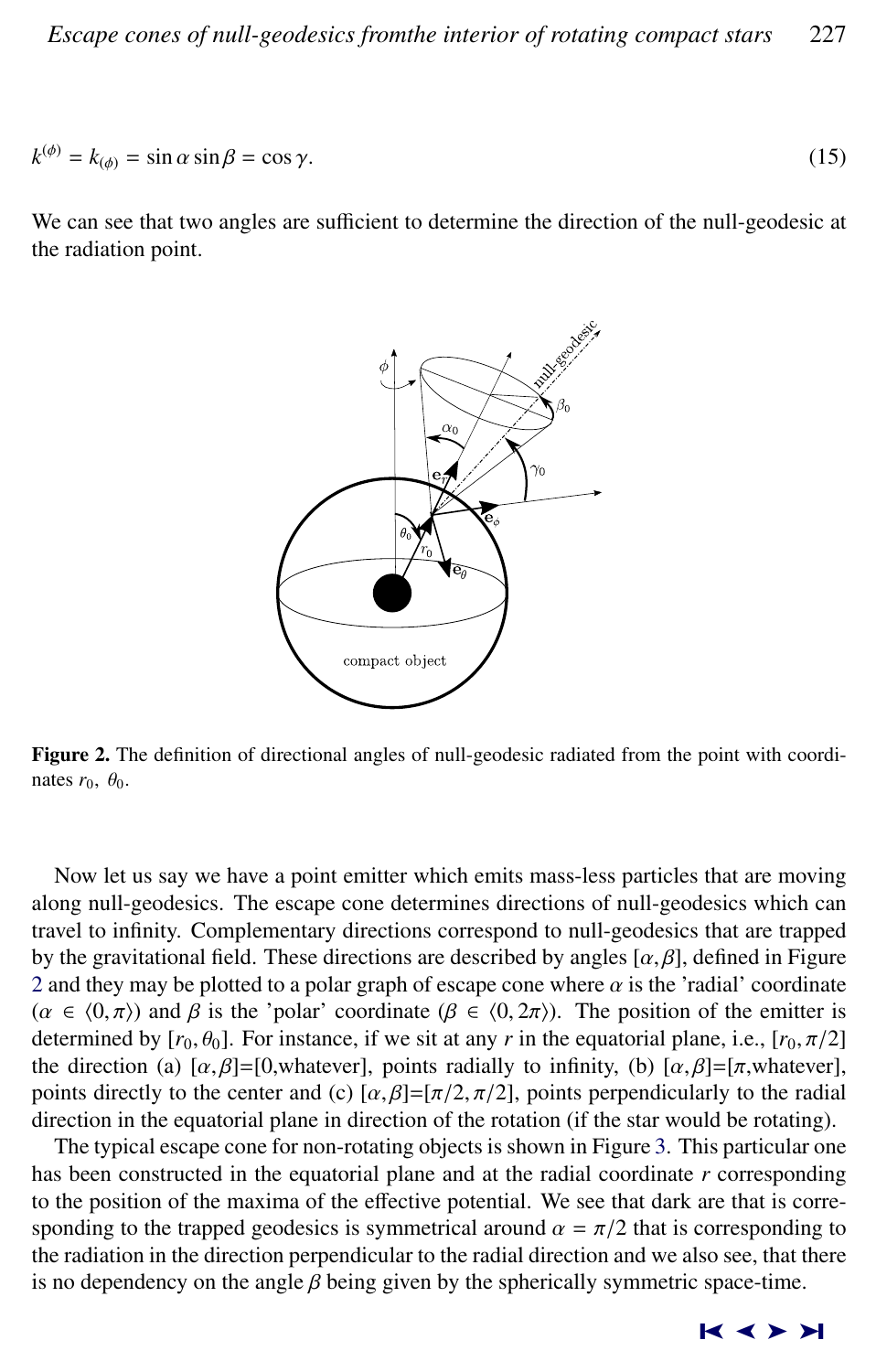<span id="page-5-0"></span>

**Figure 3.** The escape cone produced at the maximum of the effective potential for  $R/M = 2.8$ . A shaded area depicts directional angles  $\alpha$ ,  $\beta$  for which the null-geodesics is trapped trapped.

# 3 AXIALLY SYMMETRIC SPACE-TIME

The main goal of this section is to examine escape cones produced in various points in the interior of the slowly and rigidly rotating compact star. We model rotating compact stars taking into account corrections up to the first order in the angular velocity of the star  $\Omega$ . For description of the rotating body we will use dimension-less specific angular momentum  $j = J/M^2$ , where *J* is angular momentum of the body.<br>The rotating star within this approximation is desired

The rotating star within this approximation is described by the Lense-Thirring metric [\(Lense and Thirring,](#page-12-0) [1918\)](#page-12-0)

$$
g_{t\phi} = g_{\phi t} = -\omega(r)r^2 \sin^2(\theta),\tag{16}
$$

where the diagonal components of the metric tensor  $g_{\mu\mu}$  are the same as in the non-rotating case [\(1-4\)](#page-2-0), and in addition there are cross terms that can be written as

$$
ds^{2} = -e^{2\Phi(r)}dt^{2} + e^{2\Psi(r)}dr^{2} + r^{2}(d\theta^{2} + \sin^{2}\theta d\phi^{2}) + 2g_{t\phi}dtd\phi,
$$
\n(17)

where the function  $\omega(r)$  represents angular velocity of the locally non-rotating frame (LNRF). It can be calculated from relations for the angular velocity of the matter with respect to the angular velocity of LNRF  $\bar{\omega}(r) = \Omega - \omega(r)$ . Equation for  $\tilde{\omega}(r)$  is the same as in the Hartle-Thorne model [\(Hartle and Thorne,](#page-11-0) [1968\)](#page-11-0)

$$
\frac{1}{4}\frac{d}{dr}\left(r^4 j(r)\frac{d\bar{\omega}}{dr}\right) + \frac{4}{r}\frac{dj(r)}{dr}\bar{\omega} = 0,
$$
\n(18)

where

$$
j(r) = \sqrt{\frac{-1}{g_{tt}g_{rr}}}.\tag{19}
$$

For deeper analysis of the problem and inclusion of higher order terms see [Hartle](#page-11-0) [\(1967\)](#page-11-0) and [Hartle and Thorne](#page-11-0) [\(1968\)](#page-11-0).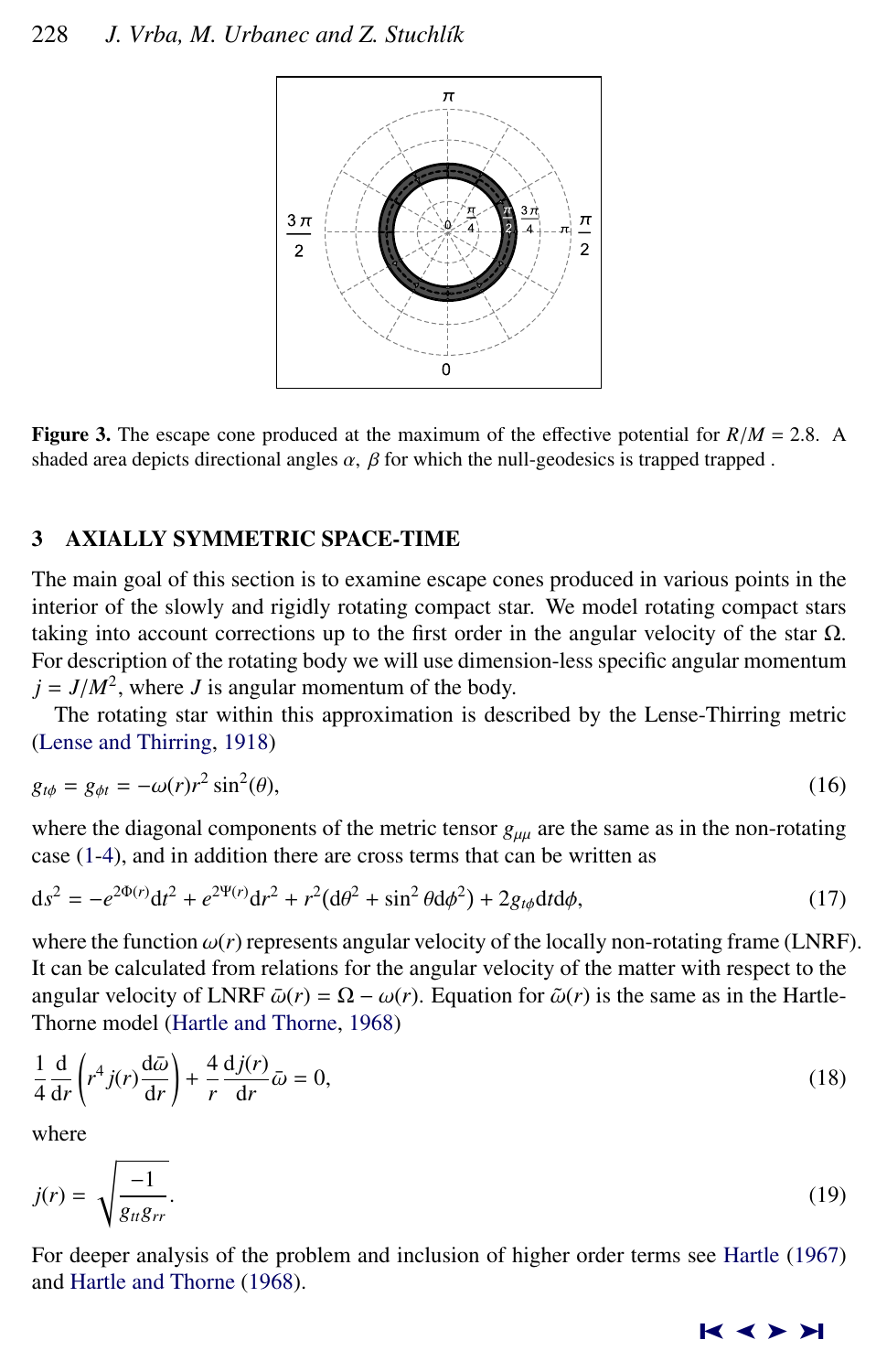# <span id="page-6-0"></span>3.1 Tetrad formalism

The tetrad formalism is very useful for the case of rotating object. The LNRF frame is in this formalism given by relations

$$
\omega^{(t)} = \left\{ \sqrt{-\omega(r)g_{\phi t} - g_{tt}}, 0, 0, 0 \right\},\tag{20}
$$

$$
\omega^{(r)} = \{0, \sqrt{g_{rr}}, 0, 0\},\tag{21}
$$

$$
\omega^{(\theta)} = \{0, 0, \sqrt{g_{\theta\theta}}, 0\},\tag{22}
$$

$$
\omega^{(\varphi)} = \left\{-\omega(r)\sqrt{g_{\phi\phi}}\sin\theta, 0, 0, \sqrt{g_{\phi\phi}}\right\}.
$$
\n(23)

We transform it using the Lorentz transformation  $\Lambda$  to the frame rotating with the object (with angular velocity  $\Omega$ ).

$$
\Lambda(\bar{\omega}) = \begin{pmatrix} \gamma & 0 & 0 & -\gamma \bar{\omega} \\ 0 & 1 & 0 & 0 \\ 0 & 0 & 1 & 0 \\ -\gamma \bar{\omega} & 0 & 0 & \gamma \end{pmatrix},\tag{24}
$$

where  $\gamma = 1/$ √  $\overline{1-\bar{\omega}^2}$  is Lorentz factor. We can finally write  $\bar{\omega}$  as<sup>2</sup>

$$
\bar{\omega} = \frac{U^{(\phi)}}{U^{(t)}} = \frac{\omega_{\mu}^{(\phi)} U^{\mu}}{\omega_{\mu}^{(t)} U^{\mu}}.
$$
\n(25)

# 3.2 Effective potential

The effective potential related to null-geodesics in the space-time described by line-element [\(17\)](#page-5-0) can be derived using the Lagrangian (see e.g. [Chandrasekhar](#page-11-0) [\(1983\)](#page-11-0))

$$
2\mathcal{L} = g_{tt}i^2 + g_{rr}i^2 + g_{\theta\theta}\dot{\theta}^2 + g_{\phi\phi}\dot{\phi}^2 + 2g_{t\phi}\dot{\phi}i.
$$
 (26)

The radial part of the effective potential reads

$$
V_{\text{Reff}} = 2g^{t\phi}g_{\theta\theta}\lambda - g^{tt}g_{\theta\theta},\tag{27}
$$

and the latitudinal part takes the form

$$
V_{\text{Teff}} = \frac{\lambda^2}{\sin^2 \theta},\tag{28}
$$

where we use the impact parameter

$$
\lambda = \frac{L}{E} = \frac{k_{\phi}}{-k_t} = \frac{\omega_{\phi}^{(\mu)} k_{(\mu)}}{-\omega_t^{(\mu)} k_{(\mu)}}.
$$
\n(29)

<sup>2</sup> Index in bracket is expressed in local frame.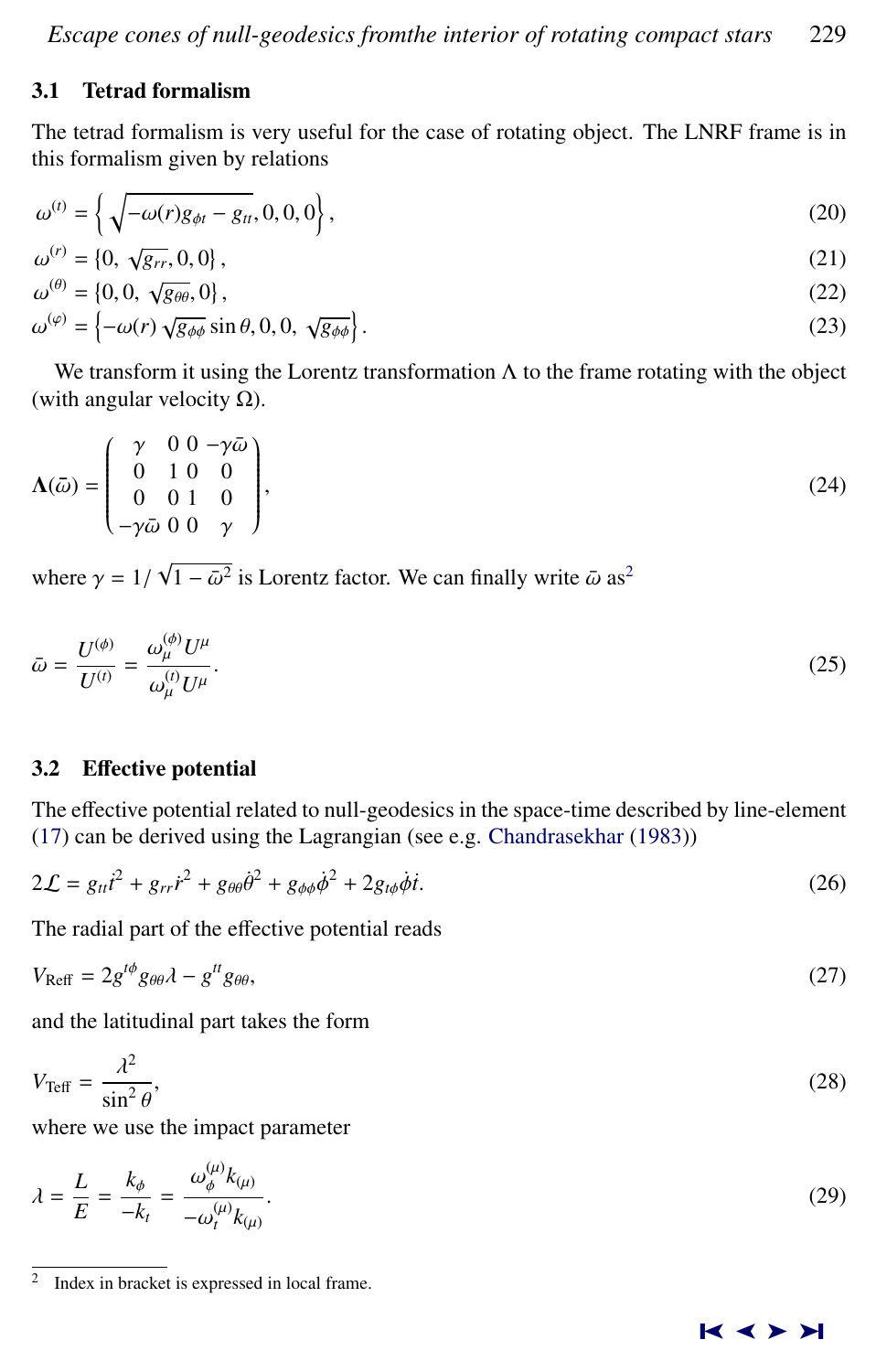<span id="page-7-0"></span>

Figure 4. <sup>E</sup>ffective potentials of the radial part of null-geodesic for configuration with *<sup>R</sup>*/*<sup>M</sup>* <sup>=</sup> <sup>2</sup>.8. First column corresponds to  $\theta = \pi/2$ , second to  $\pi/4$ , and third to  $\pi/1000$ . In first row specific angular momentum of the star is  $j = 0.1$  in the second row  $j = 0.4$  and in the third row  $j = 0.7$ . Dashed lines are corresponding to counter-rotating geodesics while the dotted lines to co-rotating ones. Full lines are plotted for comparison and they correspond to the non-rotating case, where  $j = 0$ .

We can notice that if the rotation vanishes (i.e  $g_{t\phi} = 0$ ), effective potentials given by Eqs. [\(11\)](#page-3-0) and [\(27\)](#page-6-0) are identical. The resulting effective potentials are illustrated in Figure 4, where we plot the effective potential separately for co-rotating particles (dotted line) and for counter-rotating particles (dashed line). For comparison, we plot effective potential for non-rotating configuration as well (solid line).

### 3.3 Escape cones

Detailed description of a construction of the light escape cones for Kerr black holes and naked singularities can be found in [Schee et al.](#page-12-0) [\(2005\)](#page-12-0); Stuchlík and Schee [\(2010\)](#page-12-0). Here, we adopt the main idea of it in the context of slowly-rotating compact stars. Constants of motion [\(9\)](#page-2-0) fully determine the direction angles as they were defined in Figure [2.](#page-4-0) The relation [\(29\)](#page-6-0) connects constant  $\lambda$  and angle  $\gamma$ . For trapped geodesics the constant  $\lambda$  is limited by the condition  $V_{\text{Ref}} > V_{\text{Teff}}$ , coming from the separation of equations of motion. Using relation

$$
\cos \alpha = \frac{k^{(r)}}{k^{(t)}} = \frac{\omega_{\mu}^{(r)} k^{\mu}}{\omega_{\mu}^{(t)} k^{\mu}},
$$
\n(30)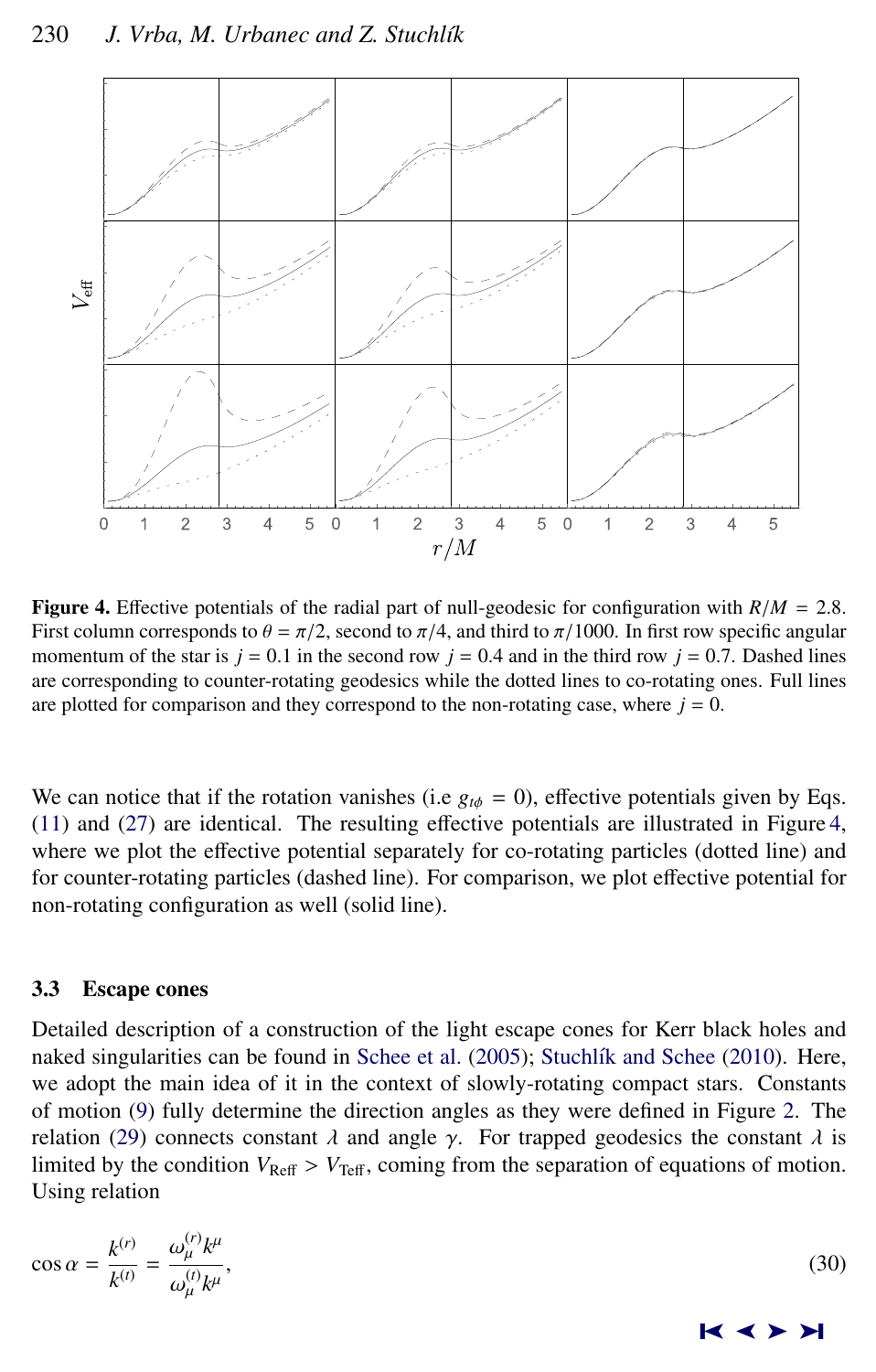

**Figure 5.** Escape cones of configuration with  $R/M = 2.8$  and specific angular momentum  $j = 0.1$ . Cones are produced at  $\theta_0 = \pi/2$  and at points where  $r_0 = \{2.285, 2.388, 2.491, 2.594, 2.697, 2.8\}$ *M*.

that relates directional angles  $\alpha$  and  $\gamma$ . In order to null-geodesic being trapped, the value of the minimum of the effective potential in the exterior space-time. The condition when  $\lambda^2$  is<br>equal to the value of minimum of effective potential determines a critical value of angle  $\alpha$ <sup>2</sup> has to be in the shaded region in Figure [1](#page-3-0) (see also Eq. [\(27\)](#page-6-0)), i.e.  $\lambda^2$  has to be bigger than the exterior space-time. The condition when  $\lambda^2$  is equal to the value of minimum of effective potential determines a critical value of angle  $\alpha$ separating the trapped null-geodesics and null-geodesics that can reach infinity. An angle  $\beta$  is determined from Eq. [\(15\)](#page-4-0).

This procedure is repeated for all allowed values of  $\lambda$  and values  $[\alpha, \beta]$  are plotted in a graph as the escape cone.

We now create a set of escape cones in different positions  $r_0$  of the rotating body. We vary rotating rate and initial  $r_0$  in the equatorial plane ( $\theta = \pi/2$ ) for the compact star with  $R/M = 2.8$  rotating with  $j = 0.1$ , 0.4 and  $j = 0.7$  and we plot the resulting escape cones in Figures 5[–7.](#page-9-0) We can see that even for very low rotational rate, the impact on the escape cones is rather strong. We see that the trapped areas are more dominant in the left half of the escape cones, corresponding to the geodesics radiated in the opposite direction with respect to the rotation. We also see that with increasing rotational rate the smallest selected values of  $r_0$  (corresponding to the top left escape-cone) is decreasing  $(r_0 = 2.285M$  for  $j = 0.1$ , while  $r_0 = 1.68M$  for  $j = 0.7$ ). This is corresponding to the situation that is clearly seen of Figure [4](#page-7-0) bottom, left, where we see that counter-rotating geodesics are trapped for much smaller values  $r_0$  and that co-rotating geodesics can not be trapped for such a high values of rotational rate.

We will now investigate impact of latitudinal coordinate  $\theta_0$  on the escape cones of nullgeodesics. We present the results on Figures [8,](#page-10-0) [9.](#page-10-0) We can see that as we are decreasing  $\theta$ , i.e. as we are approaching the rotational axis, the escape cones of null-geodesics are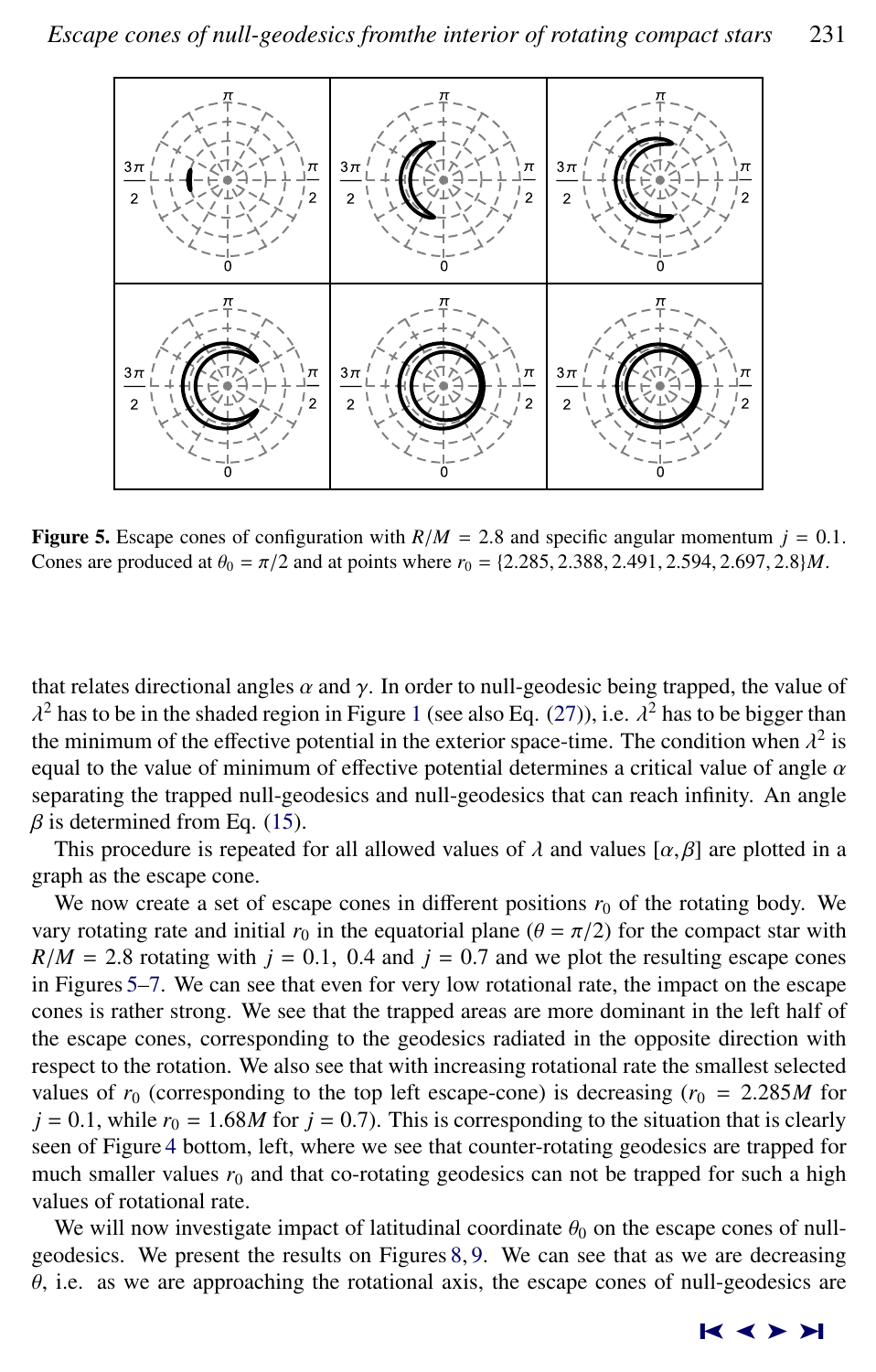<span id="page-9-0"></span>

**Figure 6.** Escape cones of configuration with  $R/M = 2.8$  and specific angular momentum  $j = 0.4$ . Cones are produced at  $\theta_0 = \pi/2$  and at points where  $r_0 = \{1.785, 1.988, 2.191, 2.394, 2.597, 2.8\}$ *M*.



**Figure 7.** Escape cones of configuration with  $R/M = 2.8$  and specific angular momentum  $j = 0.7$ . Cones are produced at  $\theta_0 = \pi/2$  and at points where  $r_0 = \{1.68, 1.904, 2.128, 2.352, 2.576, 2.8\}$ *M*.

becoming more symmetrical as expected. This is of course natural result since the impact of rotation is becoming negligible as one is approaching the rotational axis.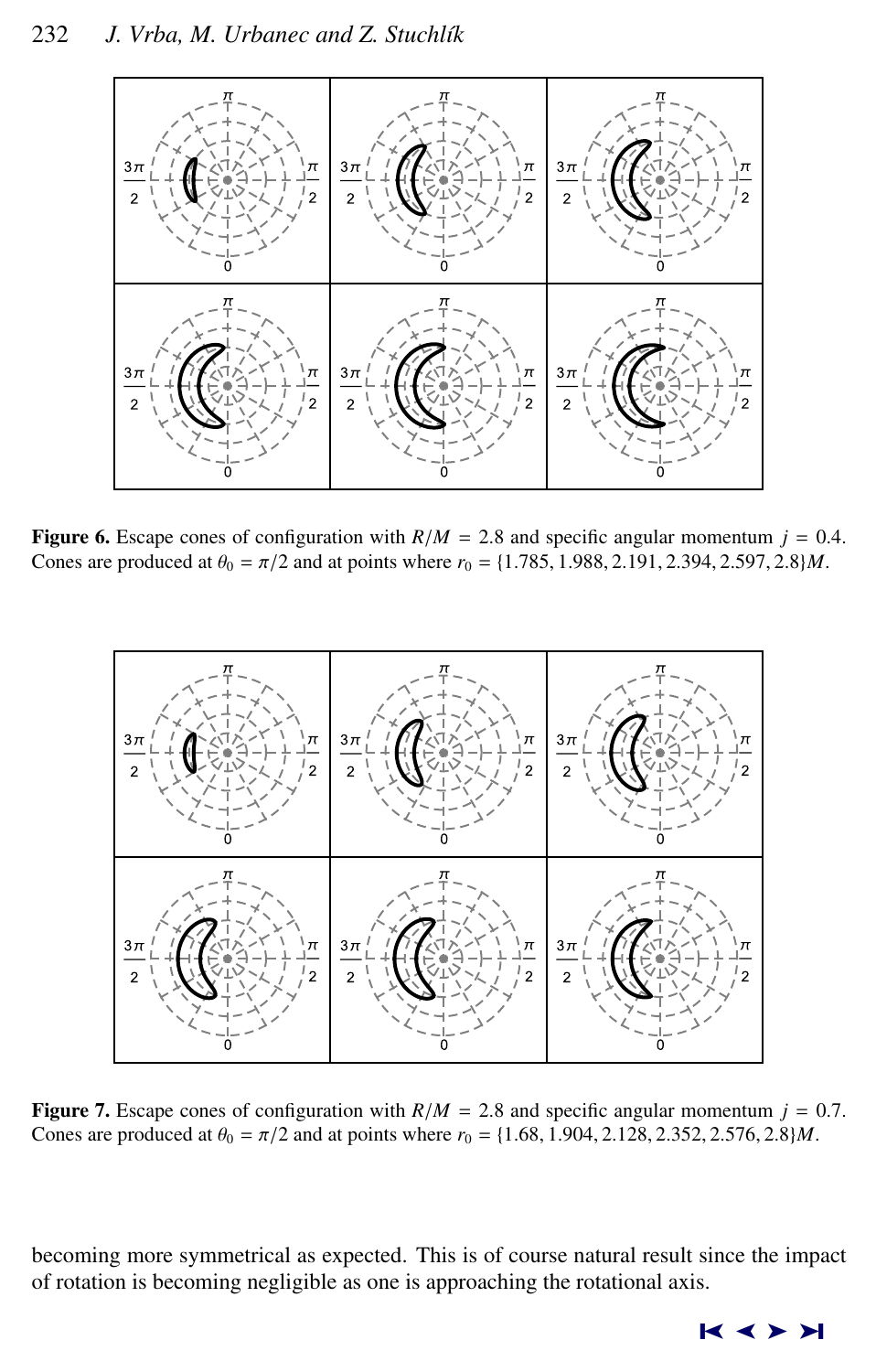<span id="page-10-0"></span>

**Figure 8.** Escape cones of configuration with  $R/M = 2.8$  and specific angular momentum  $j = 0.4$ . Cones are produced at  $\theta_0 = \pi/4$  and at points where  $r_0 = \{1.889, 2.071, 2.253, 2.435, 2.617, 2.8\}$ *M*.



**Figure 9.** Escape cones of configuration with  $R/M = 2.8$  and specific angular mo-<br>mentum  $j = 0.4$ . Cones are produced at  $\theta_0 = \pi/1000$  and at points where  $\pi/1000$  and at points where *<sup>r</sup>*<sup>0</sup> <sup>=</sup> {2.285, <sup>2</sup>.388, <sup>2</sup>.491, <sup>2</sup>.594, <sup>2</sup>.697, <sup>2</sup>.8}*M*.

# 4 CONCLUSIONS

We studied escape cones of null-geodesics from the interior of the rotating homogeneous compact stars in the limit of slow rotation. We have shown that the rotation has significant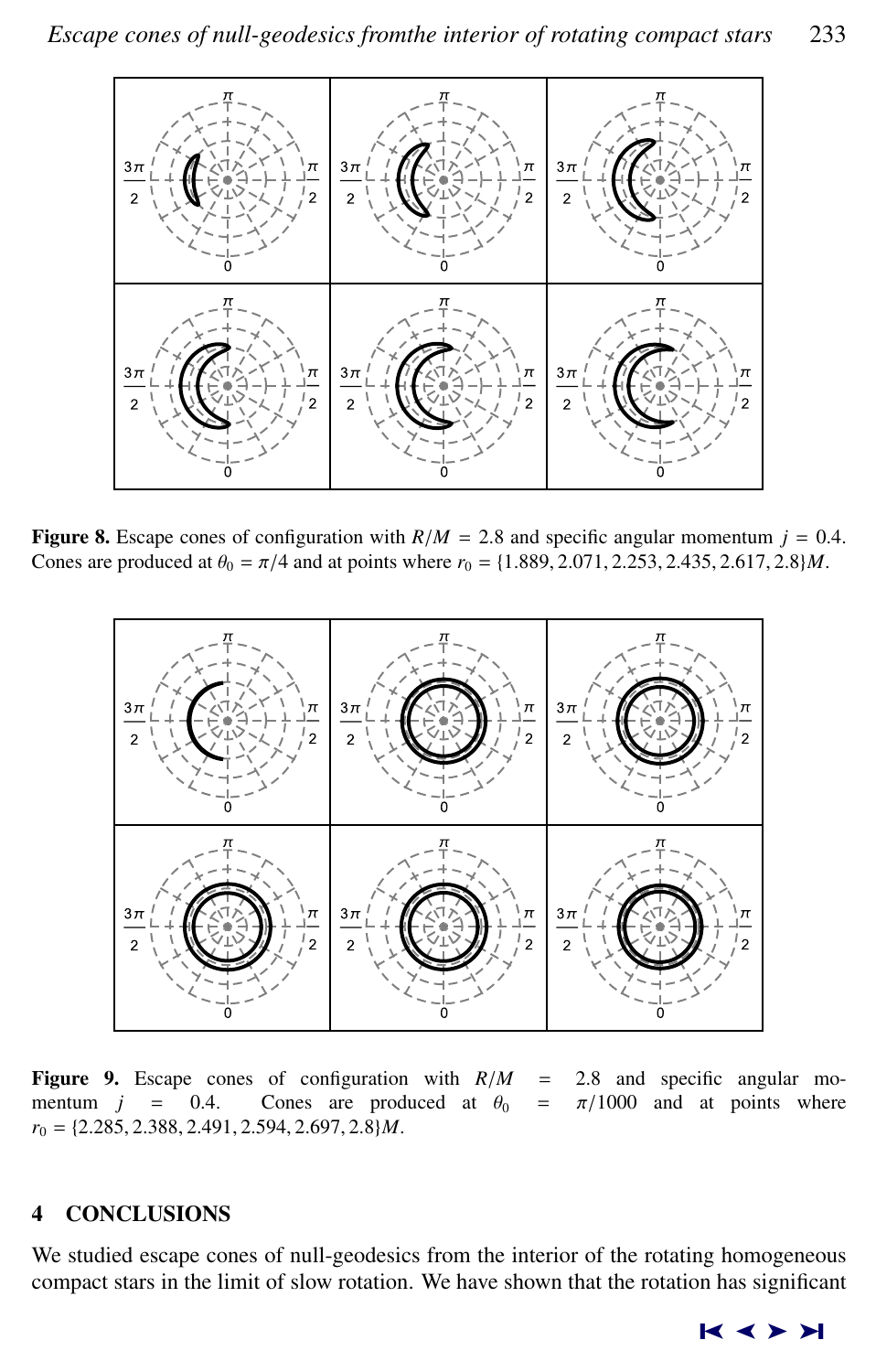<span id="page-11-0"></span>impact on the existence and on the shape of the escape cones. Rotation separates the nullgeodesics into two families - the ones that are directing in the same direction as the rotation (co-rotating ones) and the ones that are directing in the opposite direction (counter-rotating ones). The mass-less particles that will move in the co-rotating direction can easily escape the gravitational field than the particles moving in the counter-rotating direction. This may lead to additional slow-down of the rotating compact-star.

We also investigated the impact of the position of the radiating source on the escape cones of null-geodesics. We plotted escape cones of null-geodesics for positions at various radial and latitudinal coordinate. We have seen, that as one is approaching the rotational axis, the impact of rotation is becoming less important.

Our main motivation was to see the impact of rotation on the trapping of null-geodesics inside the rotating compact star. Rotation allow the trapping for stars having radius  $R > 3M$ because the position of the counter-rotating circular photon orbit is shifted and can therefore be relevant for models of compact stars with realistic equations of state. More studies in this field are planned in the future and model presented in this paper will be used as testbed for more sophisticated calculations.

# ACKNOWLEDGEMENTS

J.V. acknowledges the support from SGS/15/2016. M.U. acknowledges Czech Science Foundation grant No. 17-16287S. Z.S. acknowledges the Albert Einstein Centre for Gravitation and Astrophysics supported by Czech Science Foundation grant No. 14-37086G.

### REFERENCES

- Abbott, B. P., Abbott, R., Abbott, T. D., Acernese, F., Ackley, K., Adams, C., Adams, T., Addesso, P., Adhikari, R. X., Adya, V. B. and et al. (2017a), Gravitational Waves and Gamma-Rays from a Binary Neutron Star Merger: GW170817 and GRB 170817A, *Astrophys. J. Lett.*, 848, L13, [arXiv:](http://www.arxiv.org/abs/1710.05834) [1710.05834](http://www.arxiv.org/abs/1710.05834).
- Abbott, B. P., Abbott, R., Abbott, T. D., Acernese, F., Ackley, K., Adams, C., Adams, T., Addesso, P., Adhikari, R. X., Adya, V. B. and et al. (2017b), GW170817: Observation of Gravitational Waves from a Binary Neutron Star Inspiral, *Physical Review Letters*, 119(16), 161101, [arXiv:](http://www.arxiv.org/abs/1710.05832) [1710.05832](http://www.arxiv.org/abs/1710.05832).
- Abbott, B. P., Abbott, R., Abbott, T. D., Acernese, F., Ackley, K., Adams, C., Adams, T., Addesso, P., Adhikari, R. X., Adya, V. B. and et al. (2017c), Multi-messenger Observations of a Binary Neutron Star Merger, *Astrophys. J. Lett.*, 848, L12, arXiv: [1710.05833](http://www.arxiv.org/abs/1710.05833).
- Abramowicz, M. A., Andersson, N., Bruni, M., Ghosh, P. and Sonego, S. (1997), LETTER TO THE EDITOR: Gravitational waves from ultracompact stars: the optical geometry view of trapped modes, *Classical and Quantum Gravity*, 14, pp. L189–L194.
- Chandrasekhar, S. (1983), *The mathematical theory of black holes*, Oxford/New York, Clarendon Press/Oxford University Press.
- Hartle, J. B. (1967), Slowly Rotating Relativistic Stars. I. Equations of Structure, *The Astrophysical Journal*, 150, pp. 1005–+.
- Hartle, J. B. and Thorne, K. S. (1968), Slowly Rotating Relativistic Stars. II. Models for Neutron Stars and Supermassive Stars, *The Astrophysical Journal*, 153, pp. 807–+.